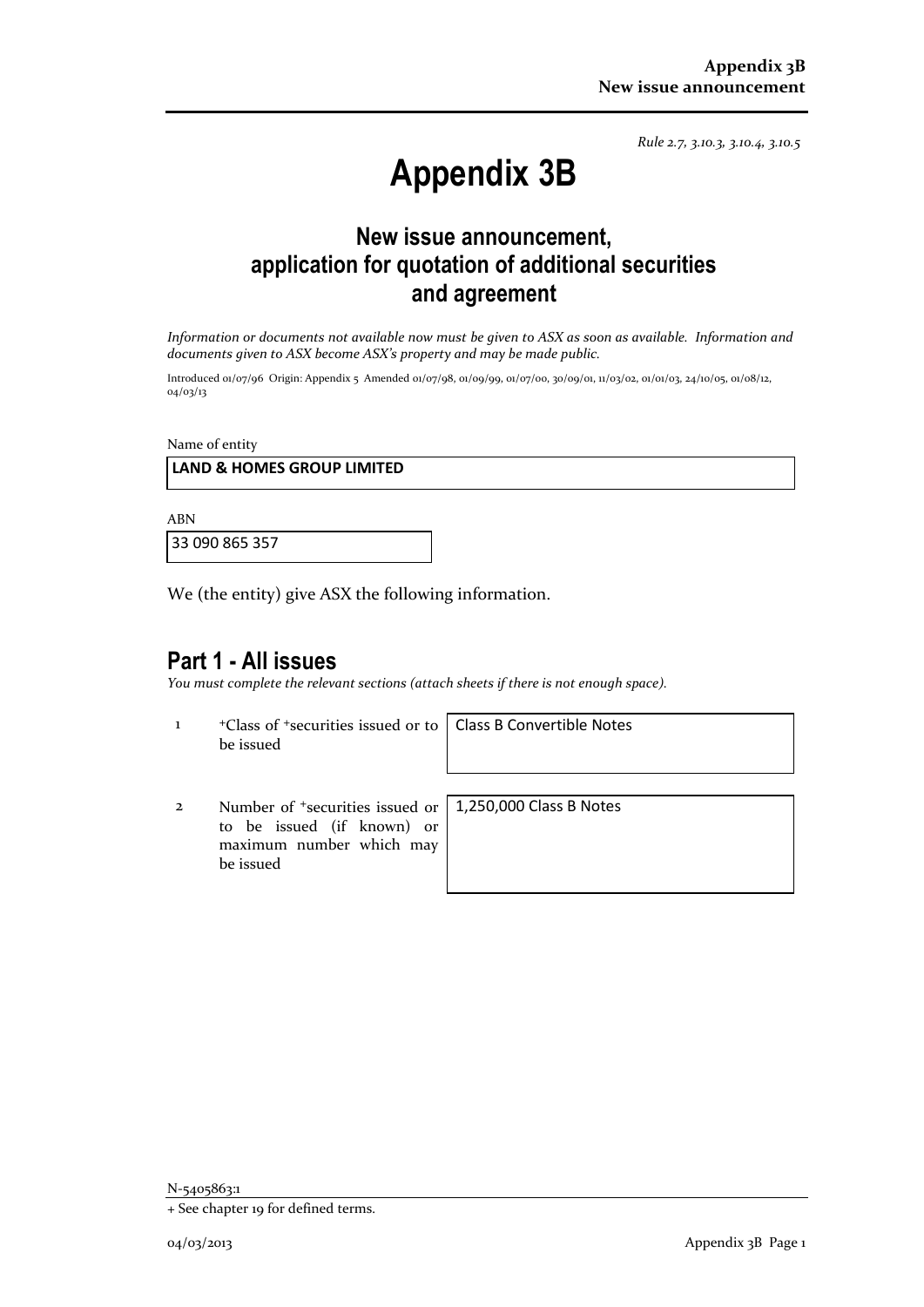3 Principal terms of the <sup>+</sup>securities (e.g. if options, exercise price and expiry date; if partly paid <sup>+</sup>securities, the amount outstanding and due dates for payment; if <sup>+</sup>convertible securities, the conversion price and dates for conversion)

The following terms and conditions apply to the Notes:

- (a) Each Note will have a face value of \$0.02;
- (b) Notes are unsecured;
- (c) Notes have a term of 5 years ;
- (d) Class B Notes interest to be accrued at 13.8% pa payable on conversion or redemption;
- (e) LHM shall have the right to redeem the Notes at any time after 30 months following the date of issue, subject to giving each Noteholder not less than 21 day's notice in writing.
- (f) Subject to shareholder approval, the face value of the Notes together with any accrued but unpaid interest (net of any withholding tax) will be converted at 80% of the volume weighted average price of LHM's ordinary shares over the 15 trading days prior to the date of conversion at the option of each noteholder in multiples of 50,000 at any time during the term;
- (g) LHM will obtain shareholder approval to the convertibility of the Notes as soon as practicable following their issuance.
- (h) The Notes will be repayable on demand following the occurrence of an event of default;
- (i) LHM will deduct interest withholding tax on interest amounts where applicable.

N-5405863:1

<sup>+</sup> See chapter 19 for defined terms.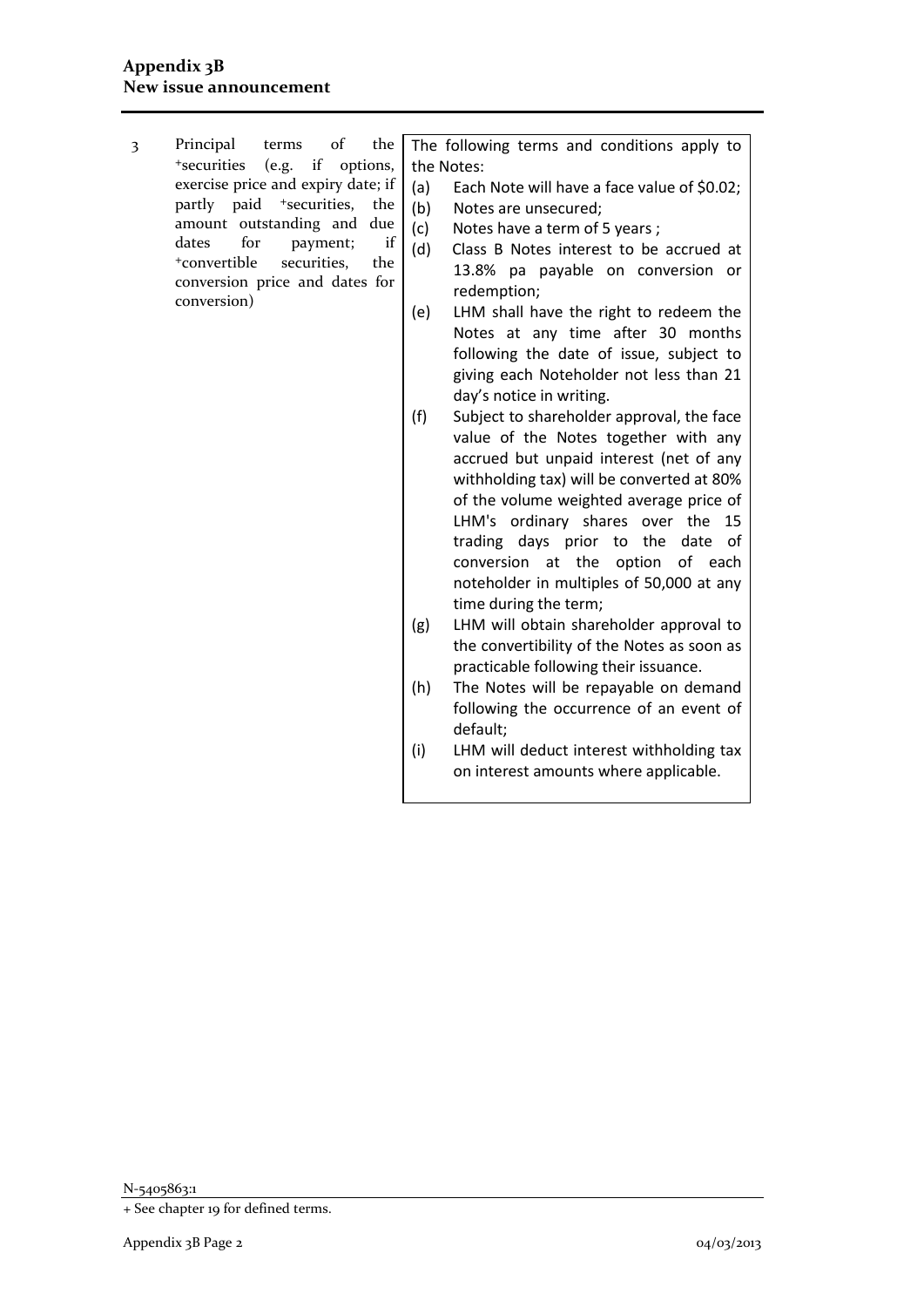4 Do the +securities rank equally in all respects from the +issue date with an existing +class of quoted +securities? No

> If the additional +securities do not rank equally, please state:

- the date from which they do
- the extent to which they participate for the next dividend, (in the case of a trust, distribution) or interest payment
- the extent to which they do not rank equally, other than in relation to the next dividend, distribution or interest payment
- 5 Issue price or consideration Class B \$0.02 per Note
- 6 Purpose of the issue (If issued as consideration for the acquisition of assets, clearly identify those assets)
- 6a Is the entity an +eligible entity that has obtained security holder approval under rule 7.1A?

If Yes, complete sections 6b – 6h *in relation to the +securities the subject of this Appendix 3B*, and comply with section 6i

- 6b The date the security holder resolution under rule 7.1A was passed
- 6c Number of +securities issued without security holder approval under rule 7.1
- 6d Number of +securities issued with security holder approval under rule 7.1A



Ongoing Working Capital

No

<sup>+</sup> See chapter 19 for defined terms.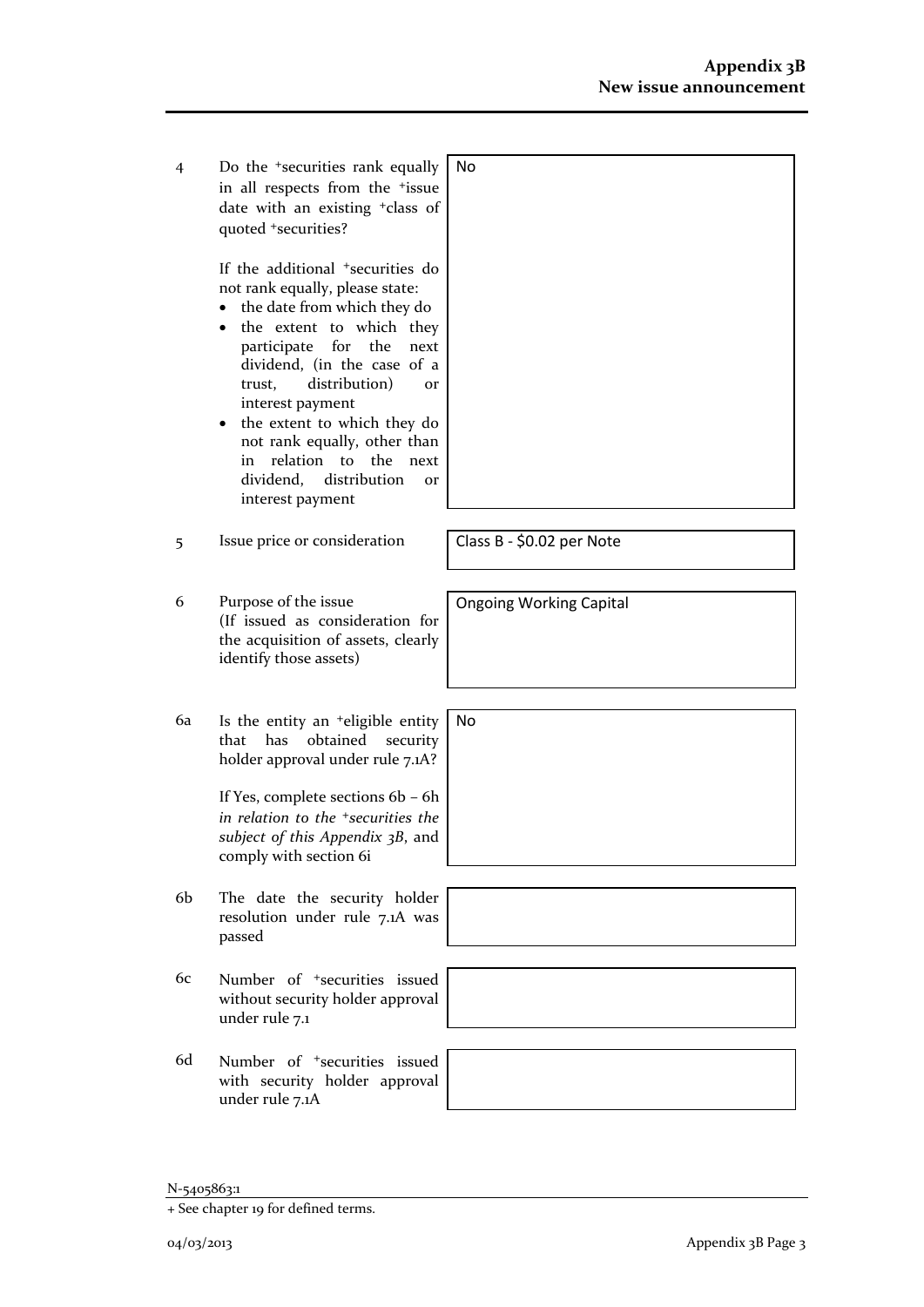- 6e Number of +securities issued with security holder approval under rule 7.3, or another specific security holder approval (specify date of meeting)
- 6f Number of +securities issued under an exception in rule 7.2
- 6g If +securities issued under rule 7.1A, was issue price at least 75% of 15 day VWAP as calculated under rule 7.1A.3? Include the <sup>+</sup>issue date and both values. Include the source of the VWAP calculation.
- 6h If +securities were issued under rule 7.1A for non-cash consideration, state date on which valuation of consideration was released to ASX Market Announcements
- 6i Calculate the entity's remaining issue capacity under rule 7.1 and rule 7.1A – complete Annexure 1 and release to ASX Market Announcements
- 7 +Issue dates

Note: The issue date may be prescribed by ASX (refer to the definition of issue date in rule 19.12). For example, the issue date for a pro rata entitlement issue must comply with the applicable timetable in Appendix 7A.

Cross reference: item 33 of Appendix 3B.

8 Number and <sup>+</sup>class of all <sup>+</sup>securities quoted on ASX (*including* the <sup>+</sup>securities in section 2 if applicable)



N-5405863:1

15 December 2017

<sup>+</sup> See chapter 19 for defined terms.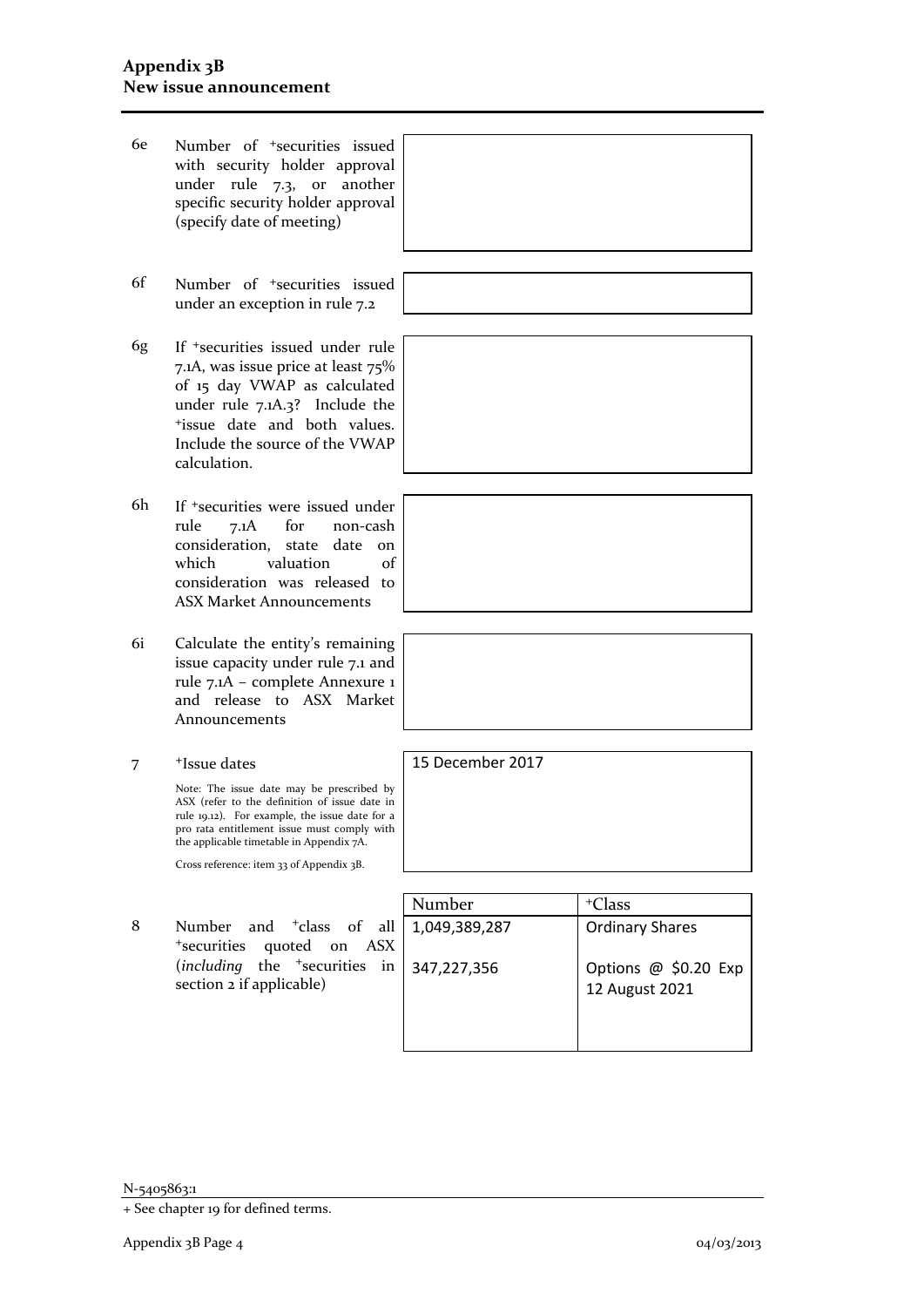|                 |                                                                                                                                                | Number     | <sup>+</sup> Class                                                                                                                                                                                   |
|-----------------|------------------------------------------------------------------------------------------------------------------------------------------------|------------|------------------------------------------------------------------------------------------------------------------------------------------------------------------------------------------------------|
| 9               | Number and <sup>+</sup> class of all<br>*securities not quoted on ASX<br>(including the <sup>+</sup> securities in<br>section 2 if applicable) | 18,325,000 | Class A Convertible<br>Notes: 5 year term,<br>Interest $9\%$<br>pa<br>payable at the end of<br>each quarter and on<br>conversion<br><b>or</b><br>redemption,<br>conversion at 80% of<br>15 day VWAP. |
|                 |                                                                                                                                                | 19,575,000 | Class B Notes 5 year<br>term, Interest $13.8\%$<br>pa payable<br>on<br>conversion<br>or<br>redemption,<br>conversion at 80% of<br>15 day VWAP.                                                       |
| 10 <sup>1</sup> | Dividend policy (in the case of a $\overline{\phantom{a}}$ N/A                                                                                 |            |                                                                                                                                                                                                      |

10 Dividend policy (in the case of a trust, distribution policy) on the increased capital (interests)

# N/A

# **Part 2 - Pro rata issue**

| 11 | security holder approval<br>Is.<br>required?                                                                         |
|----|----------------------------------------------------------------------------------------------------------------------|
| 12 | Is the issue renounceable or non-<br>renounceable?                                                                   |
| 13 | Ratio in which the <sup>+</sup> securities<br>will be offered                                                        |
| 14 | <sup>+</sup> Class of <sup>+</sup> securities to which the<br>offer relates                                          |
| 15 | to determine<br>+Record date<br>entitlements                                                                         |
| 16 | on different<br>holdings<br>Will<br>registers (or subregisters) be<br>aggregated for<br>calculating<br>entitlements? |
| 17 | Policy for deciding entitlements<br>in relation to fractions                                                         |

<sup>+</sup> See chapter 19 for defined terms.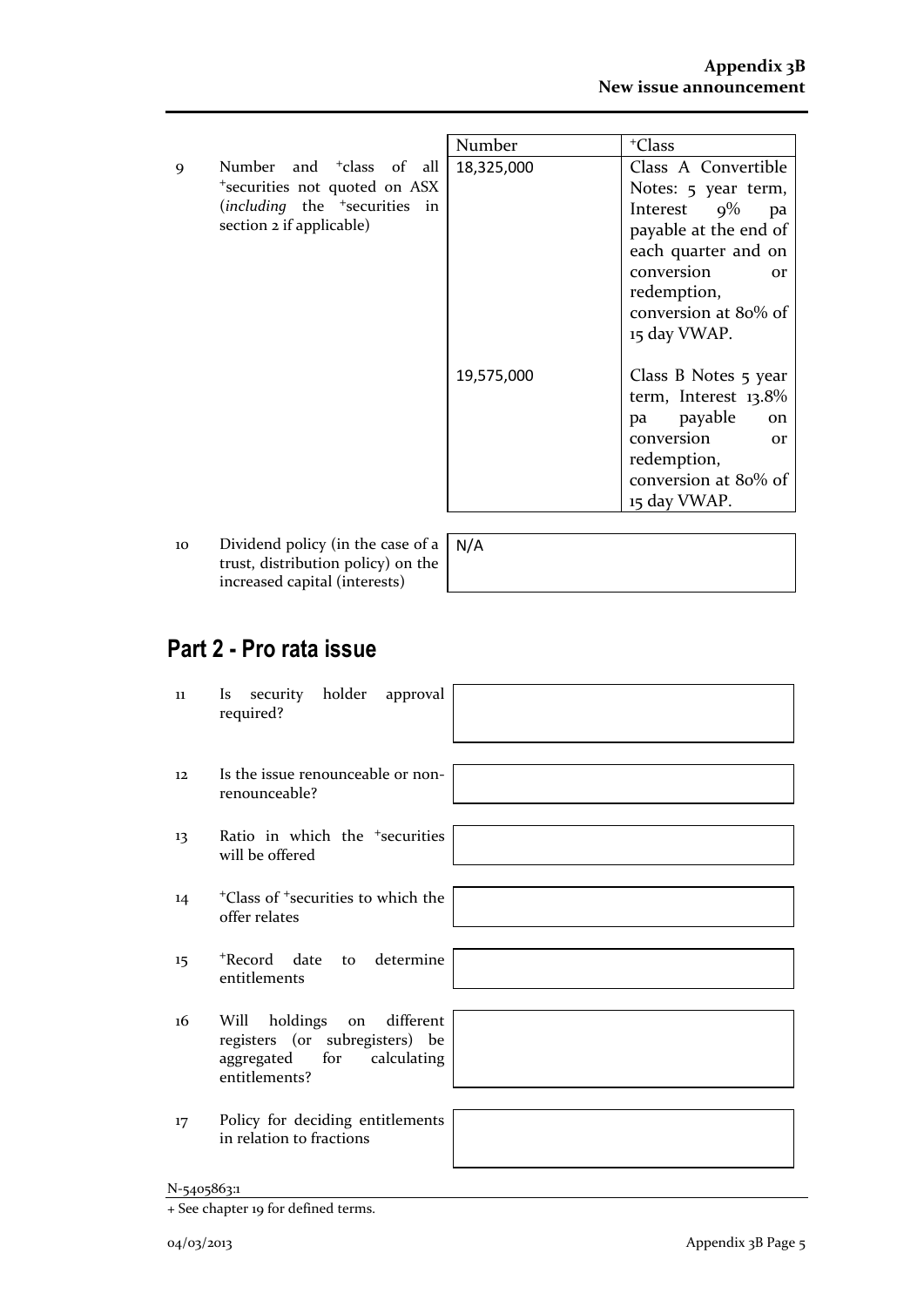| 18 | Names of countries in which the<br>entity has security holders who<br>will not be sent new offer<br>documents<br>Note: Security holders must be told how their                         |  |
|----|----------------------------------------------------------------------------------------------------------------------------------------------------------------------------------------|--|
|    |                                                                                                                                                                                        |  |
|    | entitlements are to be dealt with.                                                                                                                                                     |  |
|    | Cross reference: rule 7.7.                                                                                                                                                             |  |
| 19 | Closing date for<br>receipt<br>of<br>acceptances or renunciations                                                                                                                      |  |
| 20 | Names of any underwriters                                                                                                                                                              |  |
|    |                                                                                                                                                                                        |  |
| 21 | Amount of any underwriting fee<br>or commission                                                                                                                                        |  |
| 22 | Names of any brokers to the                                                                                                                                                            |  |
|    | issue                                                                                                                                                                                  |  |
|    |                                                                                                                                                                                        |  |
| 23 | Fee or commission payable to<br>the broker to the issue                                                                                                                                |  |
| 24 | Amount of any handling fee<br>payable to brokers who lodge<br>acceptances or renunciations on<br>behalf of security holders                                                            |  |
|    | If the issue is contingent on                                                                                                                                                          |  |
| 25 | security holders' approval, the<br>date of the meeting                                                                                                                                 |  |
|    |                                                                                                                                                                                        |  |
| 26 | Date entitlement and acceptance<br>form and offer documents will be<br>sent to persons entitled                                                                                        |  |
|    |                                                                                                                                                                                        |  |
| 27 | If the entity has issued options,<br>and the terms entitle option<br>participate<br>holders<br>to<br>on<br>exercise, the<br>date on which<br>notices will be sent to option<br>holders |  |
|    |                                                                                                                                                                                        |  |
| 28 | Date rights trading will begin (if<br>applicable)                                                                                                                                      |  |
|    |                                                                                                                                                                                        |  |
| 29 | Date rights trading will end (if<br>applicable)                                                                                                                                        |  |

<sup>+</sup> See chapter 19 for defined terms.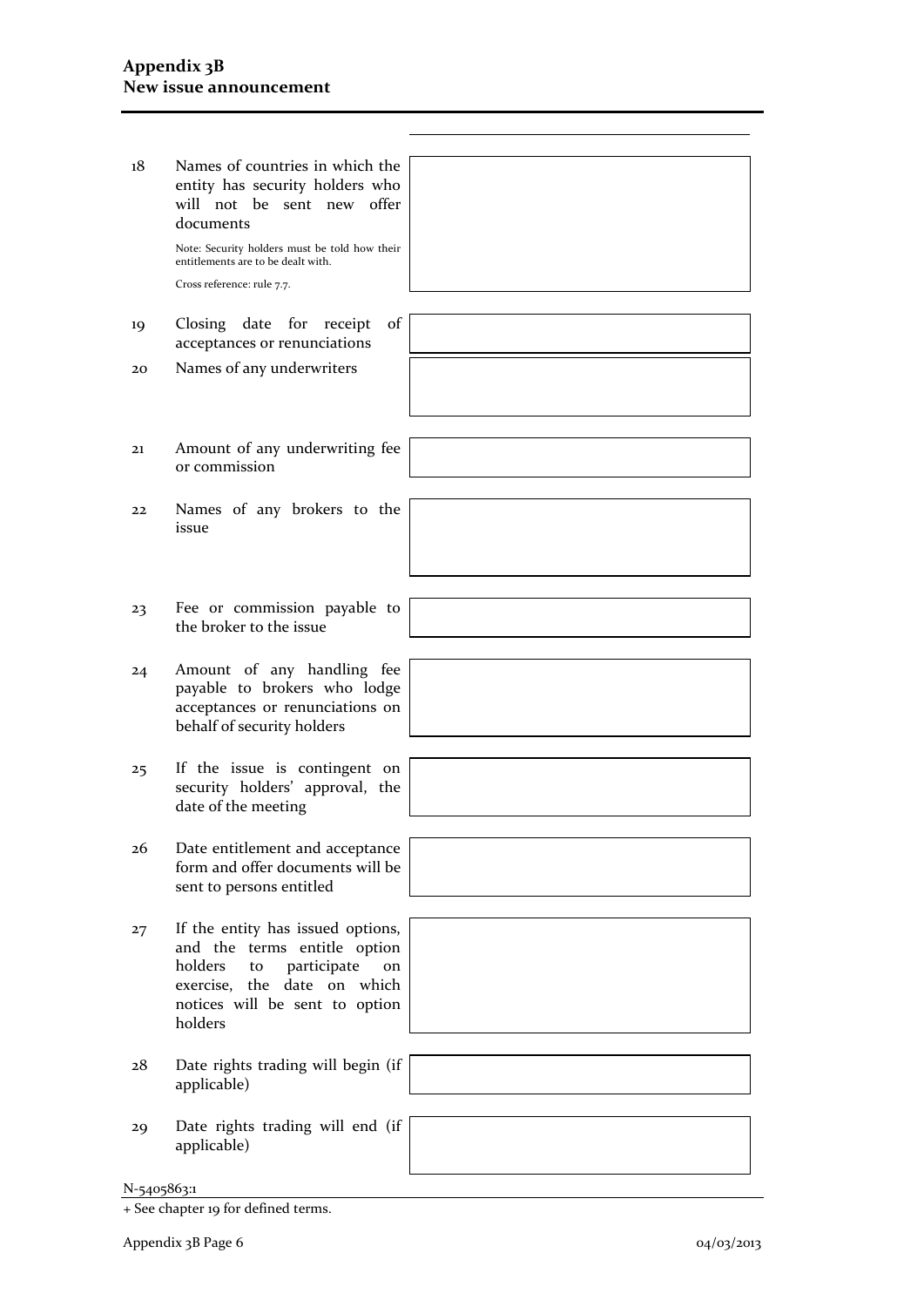- 30 How do security holders sell their entitlements *in full* through a broker?
- 31 How do security holders sell *part* of their entitlements through a broker and accept for the balance?

32 How do security holders dispose of their entitlements (except by sale through a broker)?

33 <sup>+</sup>Issue date



## **Part 3 - Quotation of securities**

*You need only complete this section if you are applying for quotation of securities*

- 34 Type of <sup>+</sup>securities (*tick one*)
- (a)  $\Box$  +Securities described in Part 1
- 

(b)  $\Box$  All other  $\ddagger$  securities

Example: restricted securities at the end of the escrowed period, partly paid securities that become fully paid, employee incentive share securities when restriction ends, securities issued on expiry or conversion of convertible securities

### **Entities that have ticked box 34(a)**

#### **Additional securities forming a new class of securities**

*Tick to indicate you are providing the information or documents*

- 35 If the <sup>+</sup>securities are <sup>+</sup>equity securities, the names of the 20 largest holders of the additional <sup>+</sup>securities, and the number and percentage of additional <sup>+</sup>securities held by those holders
- N-5405863:1 36 If the <sup>+</sup>securities are <sup>+</sup>equity securities, a distribution schedule of the additional <sup>+</sup>securities setting out the number of holders in the categories 1 - 1,000 1,001 - 5,000 5,001 - 10,000

<sup>+</sup> See chapter 19 for defined terms.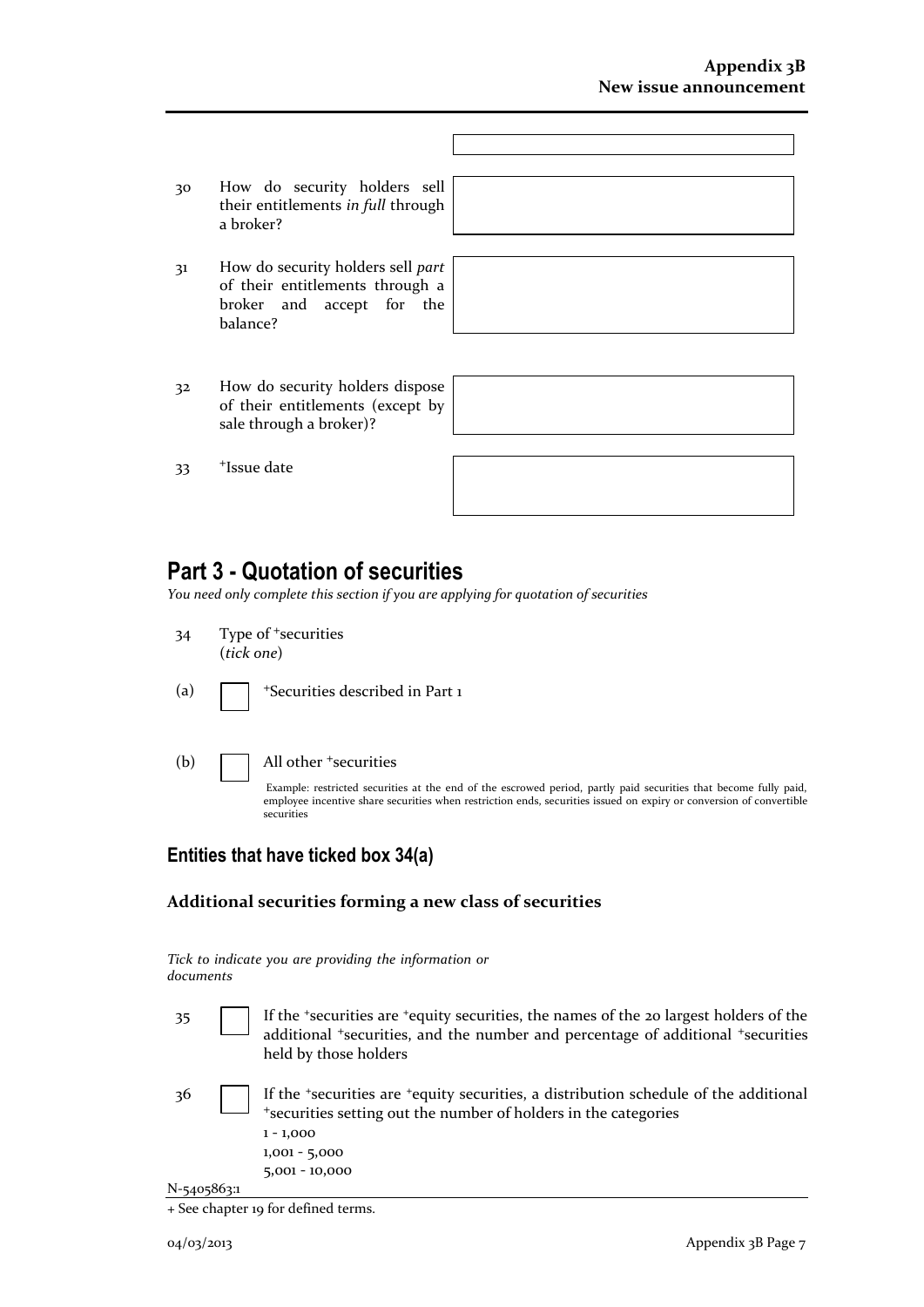10,001 - 100,000 100,001 and over

 $37$  A copy of any trust deed for the additional  $+$ securities

### **Entities that have ticked box 34(b)**

- 38 Number of <sup>+</sup>securities for which <sup>+</sup>quotation is sought
- 39 <sup>+</sup>Class of <sup>+</sup>securities for which quotation is sought
- 40 Do the <sup>+</sup>securities rank equally in all respects from the <sup>+</sup>issue date with an existing <sup>+</sup>class of quoted <sup>+</sup>securities?

If the additional <sup>+</sup>securities do not rank equally, please state:

- the date from which they do
- the extent to which they participate for the next dividend, (in the case of a trust, distribution) or interest payment
- the extent to which they do not rank equally, other than in relation to the next dividend, distribution or interest payment
- 41 Reason for request for quotation now Example: In the case of restricted securities, end of restriction period (if issued upon conversion of another <sup>+</sup>security, clearly identify that other <sup>+</sup>security)
- 42 Number and <sup>+</sup>class of all <sup>+</sup>securities quoted on ASX (*including* the <sup>+</sup>securities in clause 38)

| Number | <sup>+</sup> Class |  |
|--------|--------------------|--|
|        |                    |  |
|        |                    |  |
|        |                    |  |

N-5405863:1

<sup>+</sup> See chapter 19 for defined terms.